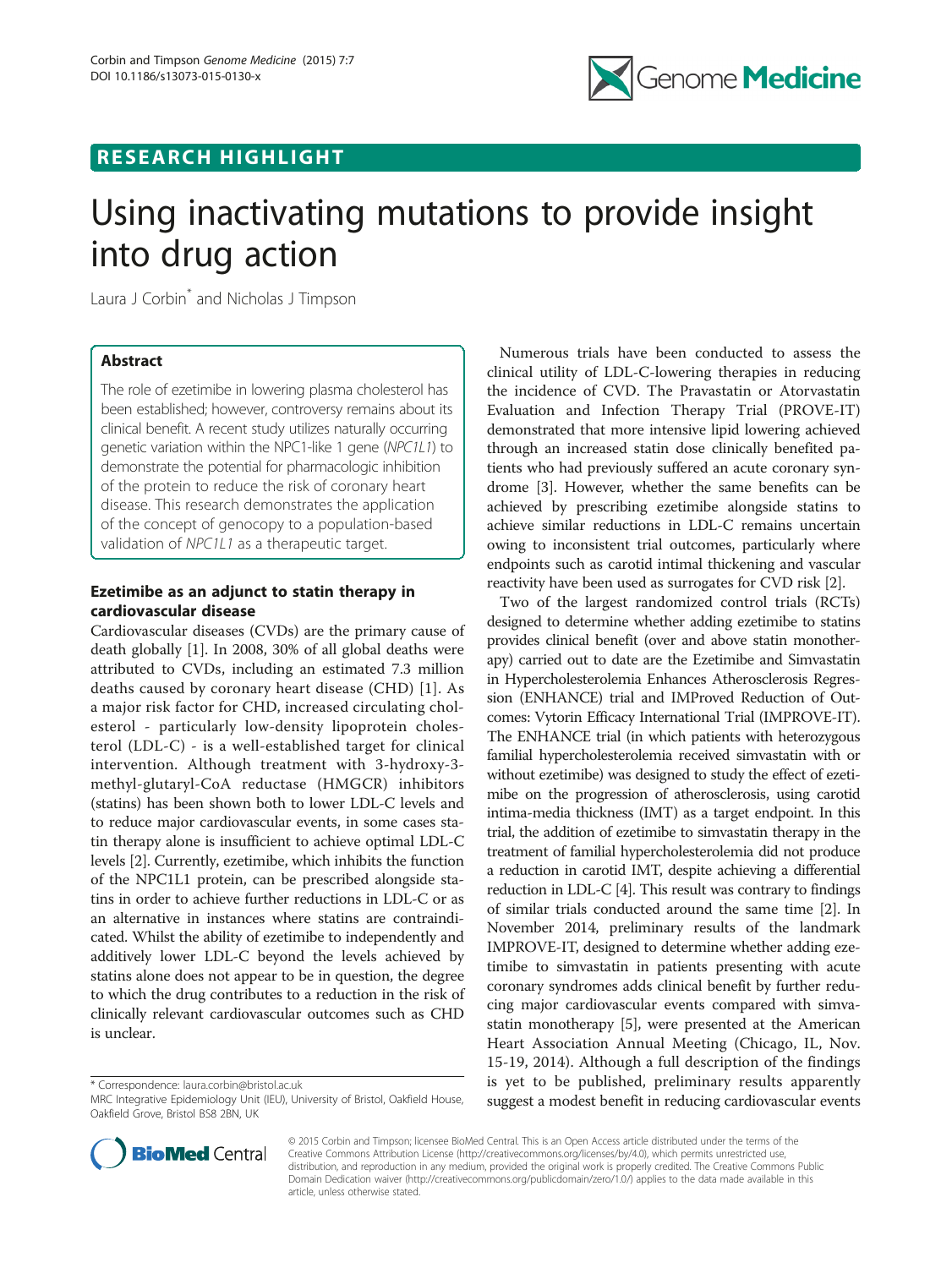with the addition of ezetimibe to simvastatin in this population of around 18,000 patients from 39 countries. However, overall, the discordant results of studies carried out to date has generated a degree of scepticism about whether ezetimibe offers any health benefits above and beyond those afforded by statin therapy.

Using a population-based approach theoretically derived from the concept of genocopy, Stitziel et al. [[6](#page-2-0)] offer evidence to strengthen inference from existing observational and RCT studies and to inform future research. The term 'genocopy' refers to genetic variation that generates an outcome similar to that produced by an environmental exposure [\[7\]](#page-2-0). An illustrative example of this phenomenon is the autosomal recessive condition of Hartnup disease. This disease is caused by a mutation in solute carrier family 6 member 19 (SLC6A19; the 'genocopy') but a very similar clinical manifestation occurs in cases of dietary niacin deficiency, a condition known as pellagra (the 'phenocopy'). Using a Mendelian randomization approach that takes advantage of the properties of genetic variation and follows similar logic (such that mutations in NCP1L1 act as genocopies mimicking the action of ezetimibe), Stitziel *et al.* [[6](#page-2-0)] attempt to separate causation from association, providing validation of NCP1L1 as a therapeutic target.

### Using human genetics to validate the role of NCP1L1 in coronary heart disease

Using sequence data from over 22,000 individuals of varying ancestry, Stitziel and colleagues [[6\]](#page-2-0) identify 15 mutations that are predicted to inactivate NCP1L1. The mutations lie within one of the gene's 20 protein-coding exons and, for the researchers to consider them as inactivating, they had to be classified as nonsense, splice-site or frameshift mutations. The variants identified are rare, being found in only around 1 in 650 participants, and existing only in a heterozygous state. The most frequently observed mutation was p.Arg406X, which had a minor allele frequency of 0.02% among participants of European ancestry. Stitziel and co-workers [[6\]](#page-2-0) went on to genotype this variant in a further nine independent sample sets, totalling 91,002 participants. This targeted genotyping afforded the study a considerable gain in statistical power, increasing the number of participants carrying an inactivating variant from 34 in 22,092 to 82 in 113,094.

Data obtained for all the participants in the study included medical history and laboratory assessments for cardiovascular risk factors. These data were combined with the genetic data, firstly to test the association between NCP1L1 protein-activating mutations and plasma lipid levels, and subsequently to test for an association between these same mutations and risk of CHD. Association analyses revealed that carriers of any of the NCP1L1 inactivating mutations identified had lower levels of

total cholesterol, LDL-C and triglycerides. In an analysis that was restricted to participants characterized as being free from CHD, the mean LDL-C level was 12 mg per decilitre lower in carriers of an inactivating mutation than in non-carriers, while no difference was observed in highdensity lipoprotein cholesterol.

Having used the clinical data available for each study to define CHD status, Stitziel et al. [\[6\]](#page-2-0) went on to demonstrate an odds ratio for the disease among carriers of inactivating mutations of 0.47 (95% confidence interval, 0.25 to 0.87). The odds ratio was calculated based on carrier frequencies of 0.04% in 29,954 patients with CHD compared with frequencies of 0.09% in 83,140 unaffected participants. The apparent protective effect of NCP1L1 protein-inactivating mutations against high plasma lipid levels and CHD observed in the entire cohort was also evident when the analysis was conducted separately in European and African subgroups.

#### Clinical interpretation

By using naturally occurring genetic variants, Stitziel and colleagues [[6\]](#page-2-0) exploit a natural experiment that simulates the effect of exposure to ezetimibe and avoids many of the pitfalls associated with traditional observational studies. Of course, when interpreting the results of such studies it is important to take into consideration (as Stitziel and coworkers [\[6](#page-2-0)] do) that genetic models, such as this one for NCP1L1 inactivation, are not a perfect proxy for pharmacologic therapy. For example, one important caveat is that the drug could have off-target effects that may not be modelled in the case of a single-gene framework. However, when it comes to modelling the long-term effects of treatment, such Mendelian randomization-style approaches are well placed to detect life course effects. Genetic variation can provide a natural life course model because it represents lifetime exposure to the effects of mutation, which in this case mirrors the action of ezetimibe [[8](#page-2-0),[9\]](#page-2-0).

The use of genetic variation to assess drug effects is an established approach and the identification of novel rare variants of large effect adds to its potential. Whether the use of such variants provides benefits over and above those seen using common variants is unclear, but it is possible that the resultant genetic model is one that more closely resembles the drug effect being simulated and has greater power to detect differences in disease risk because of the relatively large effect sizes observed. Whether or not this is the case will likely become clearer as more studies are published, with some insight already having been provided in a similar study in which multiple mutations in NCP1L1 and HMGCR were considered in concert using a genetic score approach to explore the impact of combination therapy with statins and ezetimibe on CHD risk [\[10\]](#page-2-0). There are many situations in which the